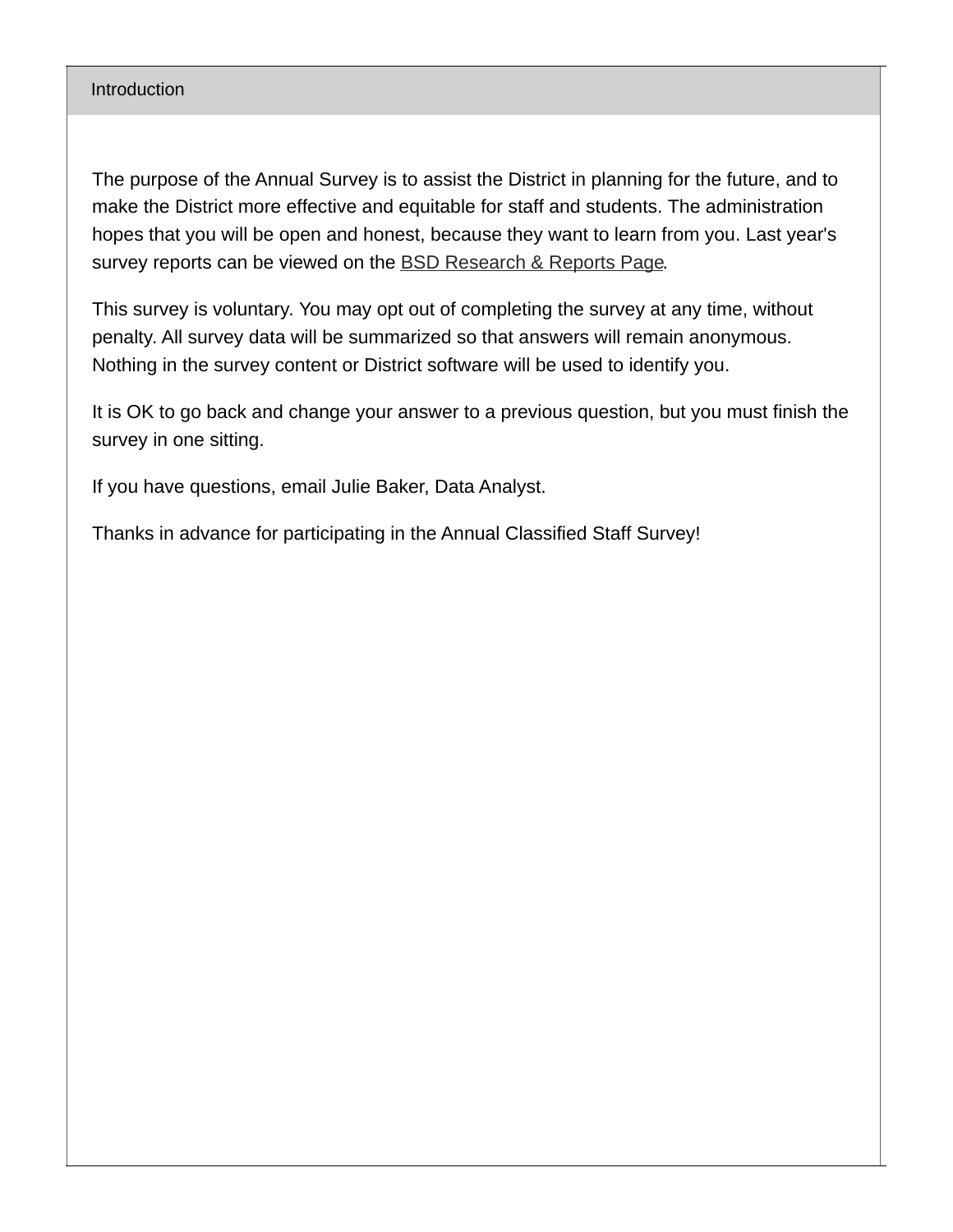#### District Communication

1. I receive timely communication about the District Strategic Plan (Pillars, WE).

- Strongly agree
- Agree
- Disagree
- Strongly disagree

2. Compared to last year, I feel better informed about what is happening in the District.

- Strongly agree
- Agree
- Disagree
- Strongly disagree
- 3. My work supports the District goal and the Strategic Plan.
- Strongly agree
- Agree
- Disagree
- Strongly disagree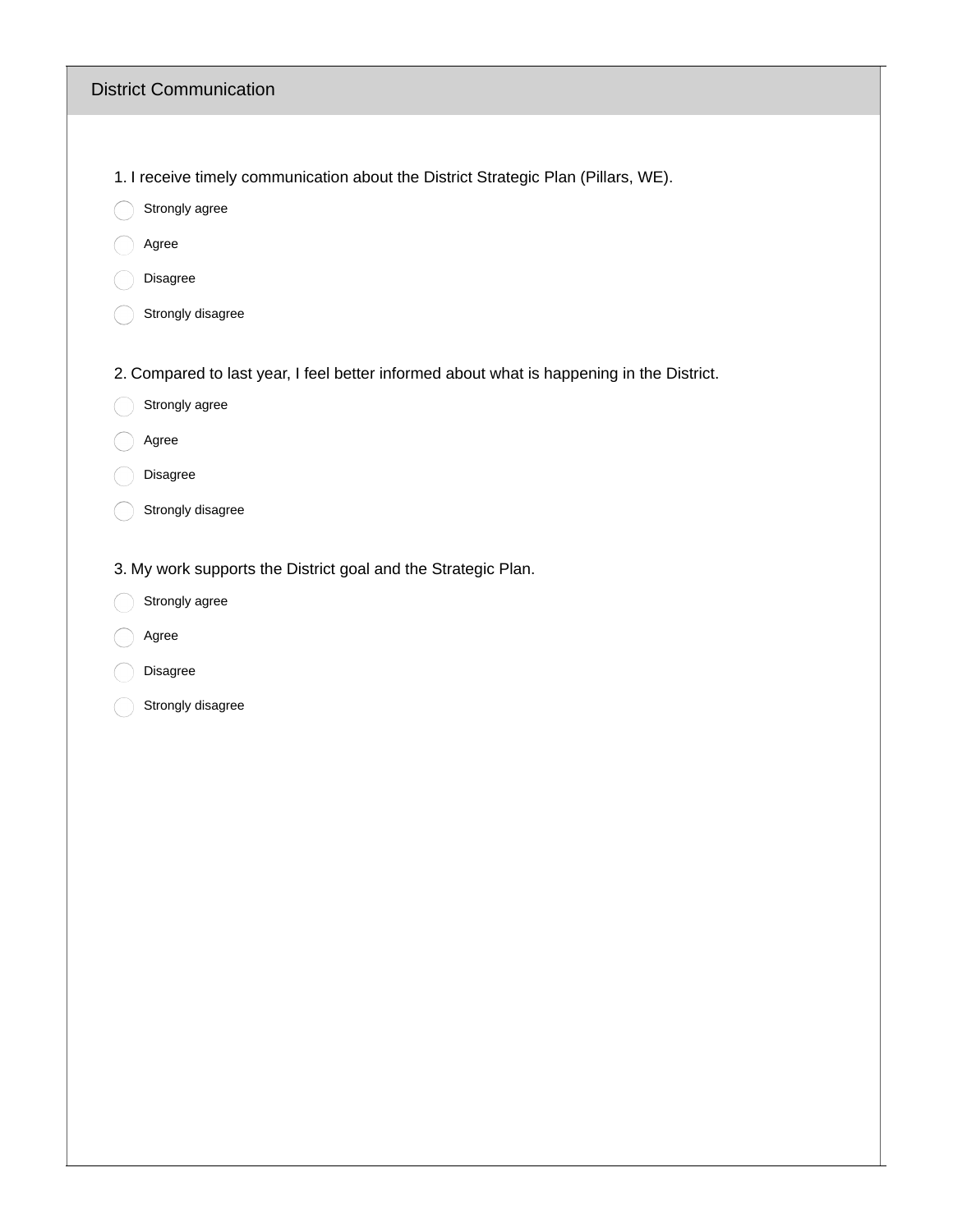#### District Comments--Optional

These comments are optional. We hope that you will be open and honest. This is a chance to share **your thoughts anonymously.**

**Administrators are sent a copy of the comments separate from the rest of the answers. That way, they can not identify the author from the answers to other questions.**

**Please avoid writing personal or detailed information in the comments that might allow you to be identified. For example, writing "I don't like my desk space in the northeast corner of room 101." allows you to be identified.**

**If you have no comments, leave the boxes blank and select the "next" button to continue.**

4. There are many ways that the District communicates with staff (Superintendent emails, BSD Briefs, Staff Talk, etc.).

Please share any suggestions you have about how to improve Beaverton School District communication.

5. What would you say is going well in the District?

6. What recommendations do you have to improve the District?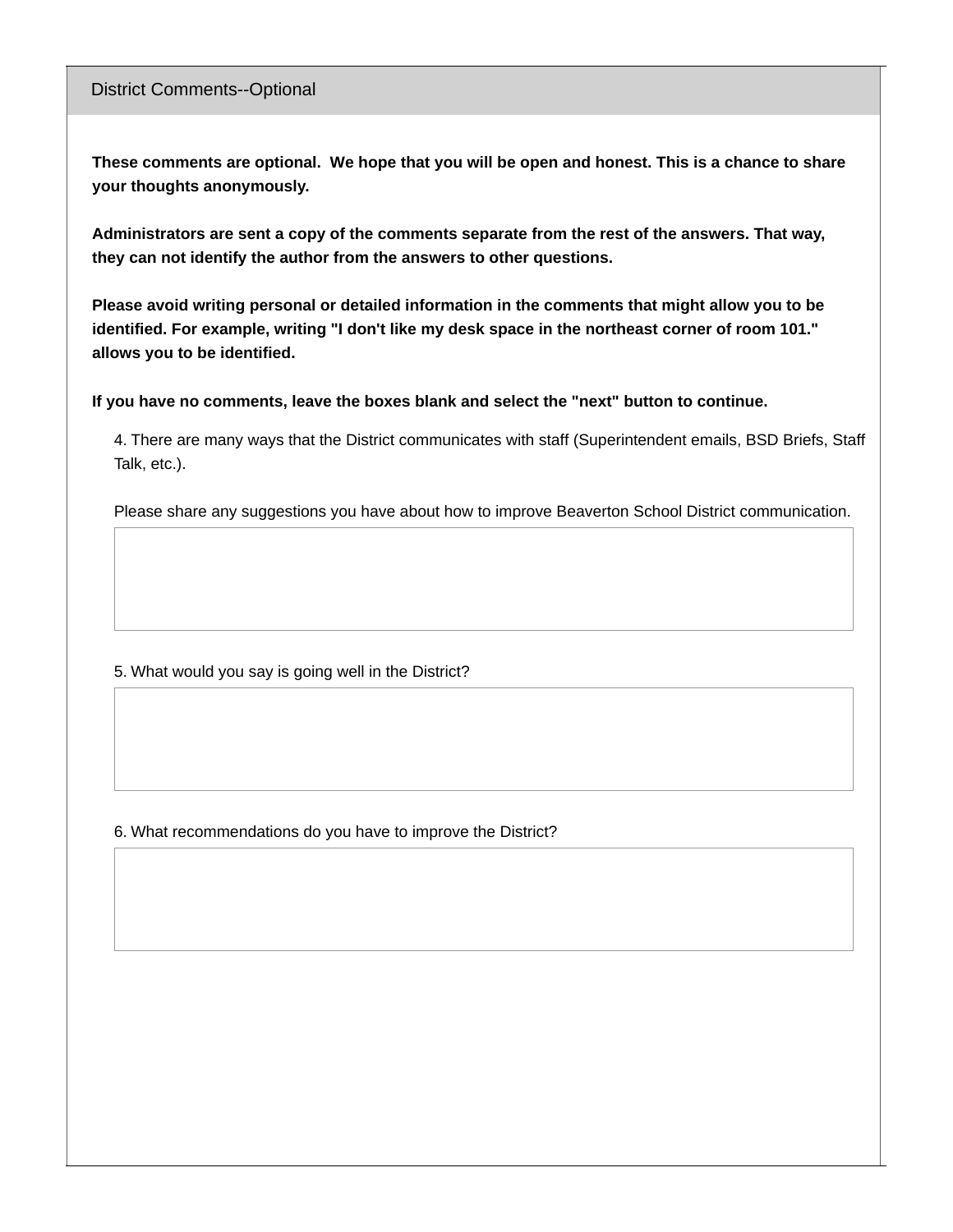#### District Location

7. For what school or District department do you work? (In the following list, schools appear first, followed \* by District categories.)

Note: If you work in more than one location and would like to respond to questions for both locations, you will have that opportunity. Pick the first location now.

If you do not wish indicate your district location, please select "I prefer not to say."

| ACE/CTP                   | <b>Health and Science</b>        | Springville                               |
|---------------------------|----------------------------------|-------------------------------------------|
| <b>ACMA</b>               | <b>Highland Park</b>             | Stoller                                   |
| Aloha                     | Hiteon                           | Sunset                                    |
| Aloha-Huber Park          | <b>ISB</b>                       | Terra Linda                               |
| <b>Barnes</b>             | Jacob Wismer                     | Vose                                      |
| <b>Beaver Acres</b>       | Kinnaman                         | West TV                                   |
| Beaverton                 | McKay                            | Westview                                  |
| Bethany                   | McKinley                         | Whitford                                  |
| Bonny Slope               | <b>Meadow Park</b>               | William Walker                            |
| <b>Bridges Academy</b>    | Montclair                        | Beaverton Family Resource Center          |
| Cedar Mill                | Mountainside                     | <b>Business Services</b>                  |
| Cedar Park                | <b>Mountain View</b>             | Community<br>Involvement/Superintendent's |
| Chehalem                  | Nancy Ryles                      | Office/Safety & Security                  |
| <b>Community School</b>   | Oak Hills                        | Custodial                                 |
| Conestoga                 | Passages                         | <b>ESL Welcome Center</b>                 |
| Cooper Mountain           | Raleigh Hills                    | <b>Facilities</b>                         |
| Early College High School | Raleigh Park                     | Human Resources                           |
| Elmonica                  | Ridgewood                        | Information and Technology                |
| <b>Errol Hassell</b>      | <b>Rock Creek</b>                | Maintenance                               |
| Findley                   | Sato                             | <b>Nutrition Services</b>                 |
| Fir Grove                 | <b>Scholls Heights</b>           | Safety and Security                       |
| <b>Five Oaks</b>          | School of Science and Technology | <b>Special Education</b>                  |
| Greenway                  | Sexton Mtn                       | Teaching and Learning                     |
|                           |                                  |                                           |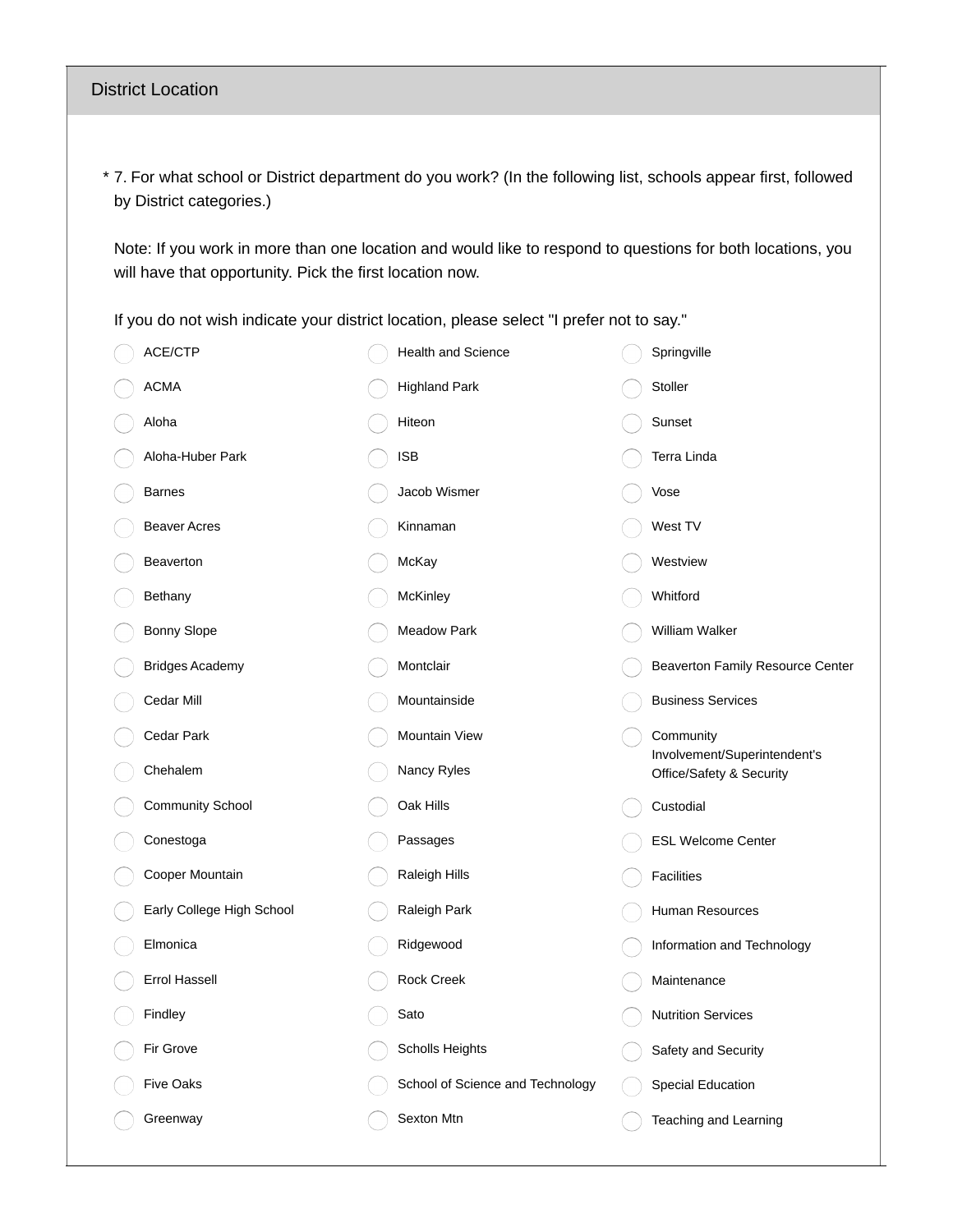| Hazeldale              | Southridge | Transportation      |
|------------------------|------------|---------------------|
|                        |            | I prefer not to say |
| Other (please specify) |            |                     |
|                        |            |                     |
|                        |            |                     |
|                        |            |                     |
|                        |            |                     |
|                        |            |                     |
|                        |            |                     |
|                        |            |                     |
|                        |            |                     |
|                        |            |                     |
|                        |            |                     |
|                        |            |                     |
|                        |            |                     |
|                        |            |                     |
|                        |            |                     |
|                        |            |                     |
|                        |            |                     |
|                        |            |                     |
|                        |            |                     |
|                        |            |                     |
|                        |            |                     |
|                        |            |                     |
|                        |            |                     |
|                        |            |                     |
|                        |            |                     |
|                        |            |                     |
|                        |            |                     |
|                        |            |                     |
|                        |            |                     |
|                        |            |                     |
|                        |            |                     |
|                        |            |                     |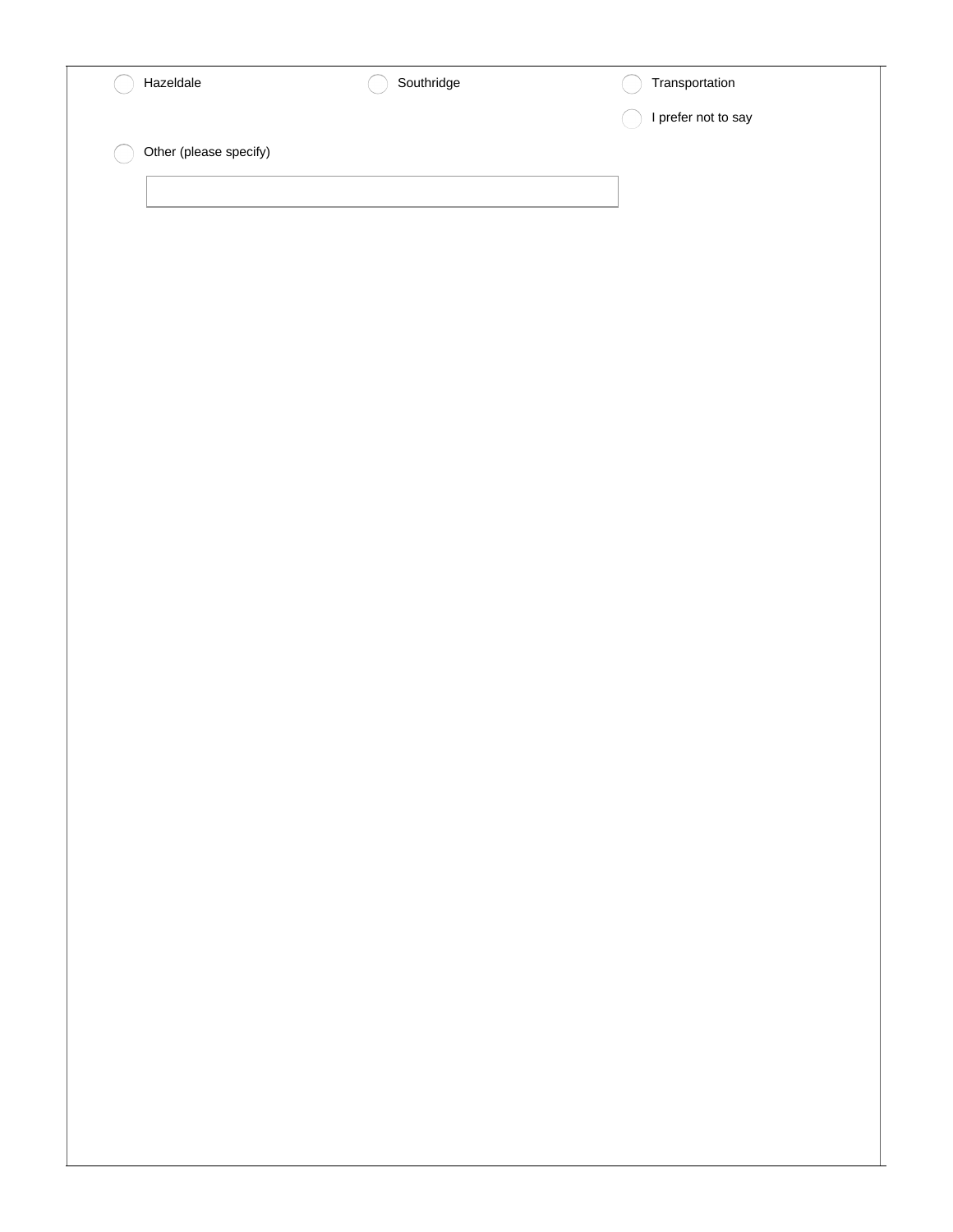# Early Release

8. There have been opportunities for me to participate in Wednesday Early Release professional development.

Strongly agree

Agree  $\bigcap$ 

Disagree  $\subset$ 

 $\bigcirc$ Strongly disagree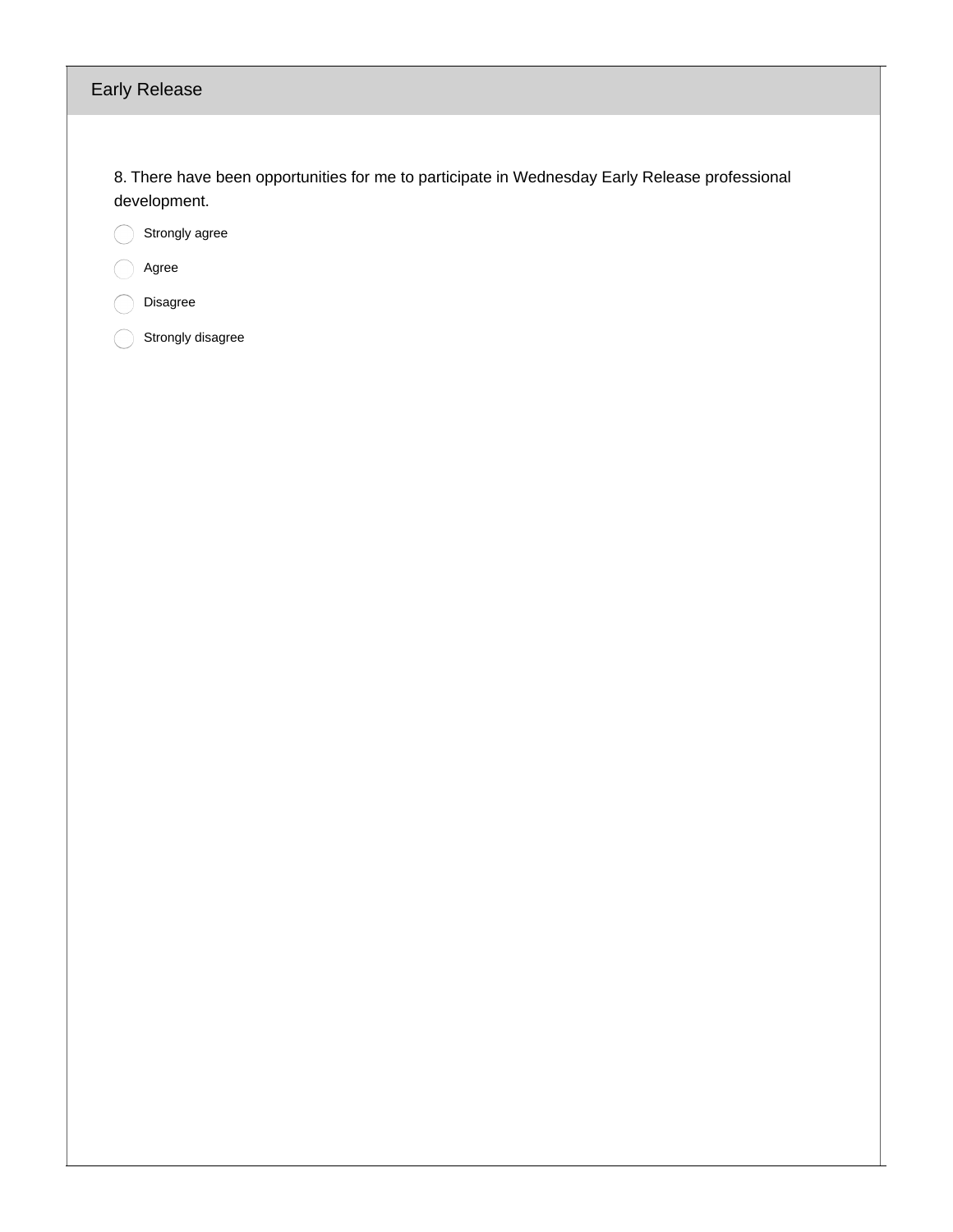| <b>Early Release</b>                                                                                          |
|---------------------------------------------------------------------------------------------------------------|
| 9. Have you participated (as participant or leader) in a Wednesday Early Release professional<br>development? |
| Yes                                                                                                           |
| No                                                                                                            |
|                                                                                                               |
|                                                                                                               |
|                                                                                                               |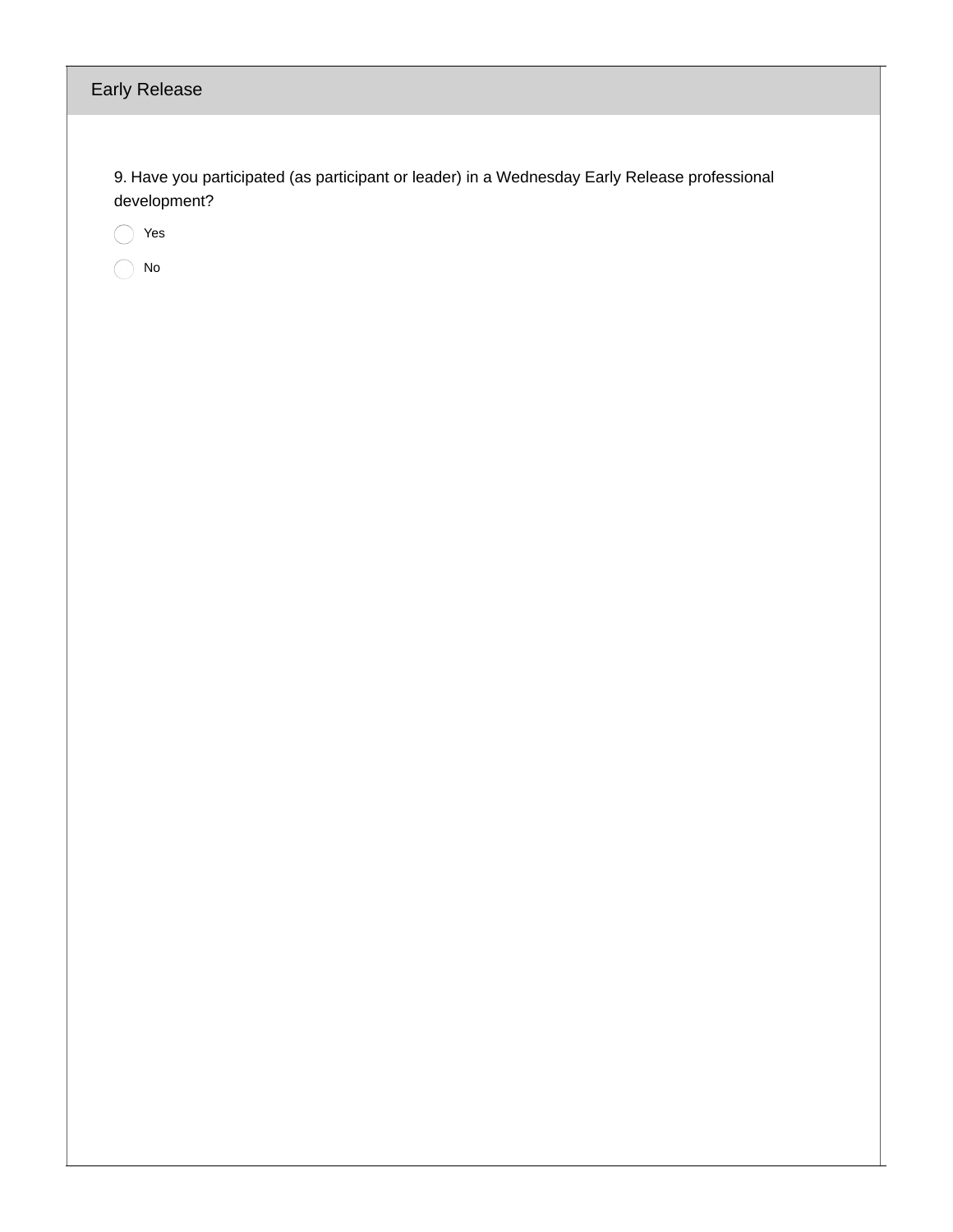# Wednesday Early Release

10. Participation in Early Release professional development is improving my work.

Strongly agree

agree

Disagree

 $\bigcirc$  Strongly disagree

11. Please describe the type(s) of Early Release professional development that you participated in. (Optional.)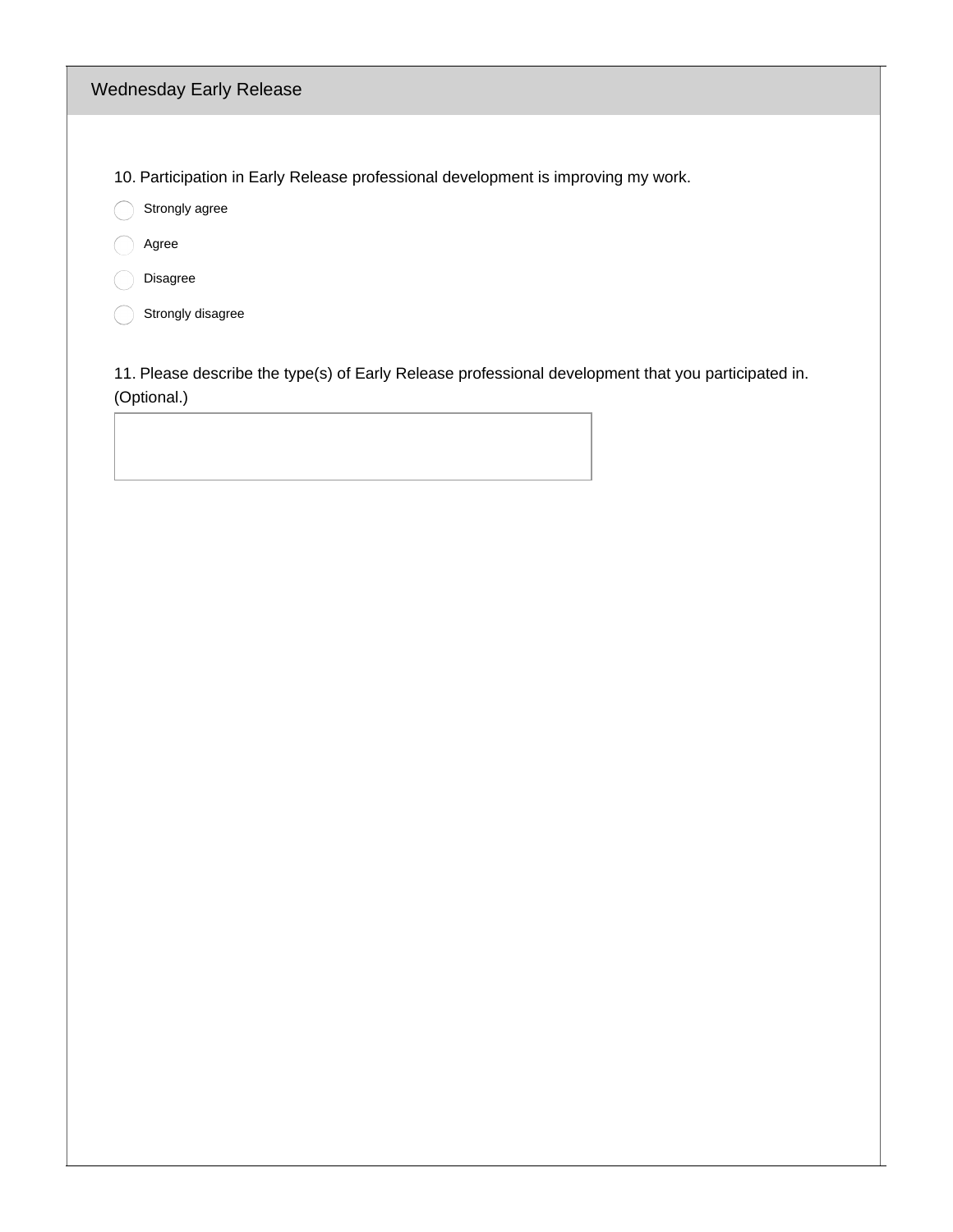# 12. Do you agree or disagree that...

|                                                                                                               | Strongly agree | Agree | <b>Disagree</b> | Strongly disagree |
|---------------------------------------------------------------------------------------------------------------|----------------|-------|-----------------|-------------------|
| I feel welcome and<br>accepted at my place of<br>work.                                                        |                |       |                 |                   |
| I am well-informed about<br>what is going on in my<br>school/department.                                      |                |       |                 |                   |
| There are opportunities<br>for my voice to be heard<br>in school-<br>wide/department-wide<br>decision-making. |                |       |                 |                   |
| My work is valued.                                                                                            |                |       |                 |                   |
| I generally feel safe at<br>my school or<br>department this year.                                             |                |       |                 |                   |

# 13. Do you agree or disagree that...

|                                                                                                | Strongly agree | Agree | <b>Disagree</b> | Strongly disagree |
|------------------------------------------------------------------------------------------------|----------------|-------|-----------------|-------------------|
| I have the knowledge<br>and skills to do my job<br>well.                                       |                |       |                 |                   |
| I feel supported in my<br>work.                                                                |                |       |                 |                   |
| My school or<br>department has the<br>necessary technology<br>available to support my<br>work. |                |       |                 |                   |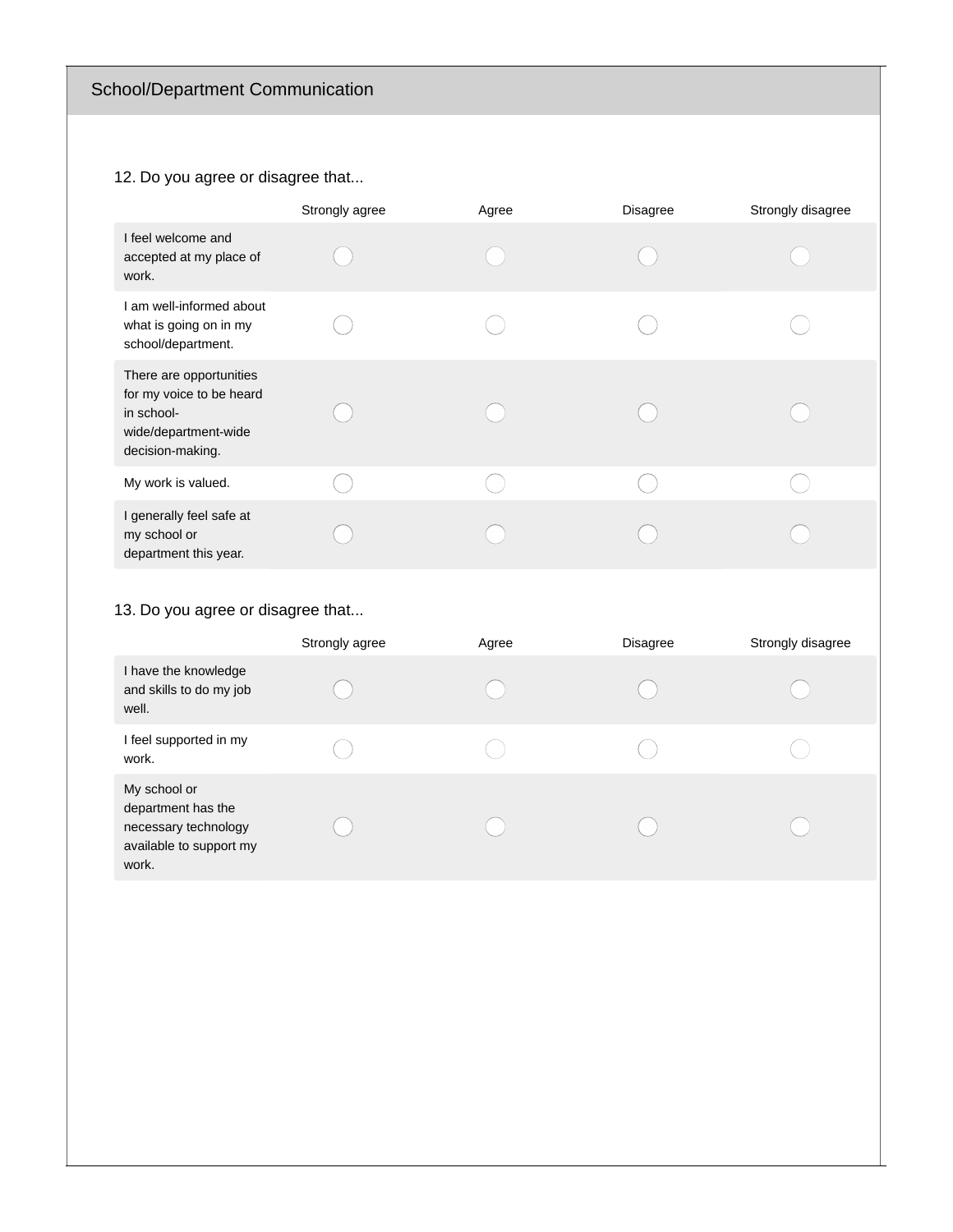# Workplace Satisfaction

- 14. Overall, I am satisfied with my work environment.
- Strongly agree
- agree
- Disagree
- Strongly disagree

15. What grade would you give your own school or department for the quality of its work?

- $\bigcirc$  A
- $\bigcirc$  B
- $\bigcirc$  c
- $\bigcirc$  D
- $\bigcirc$  F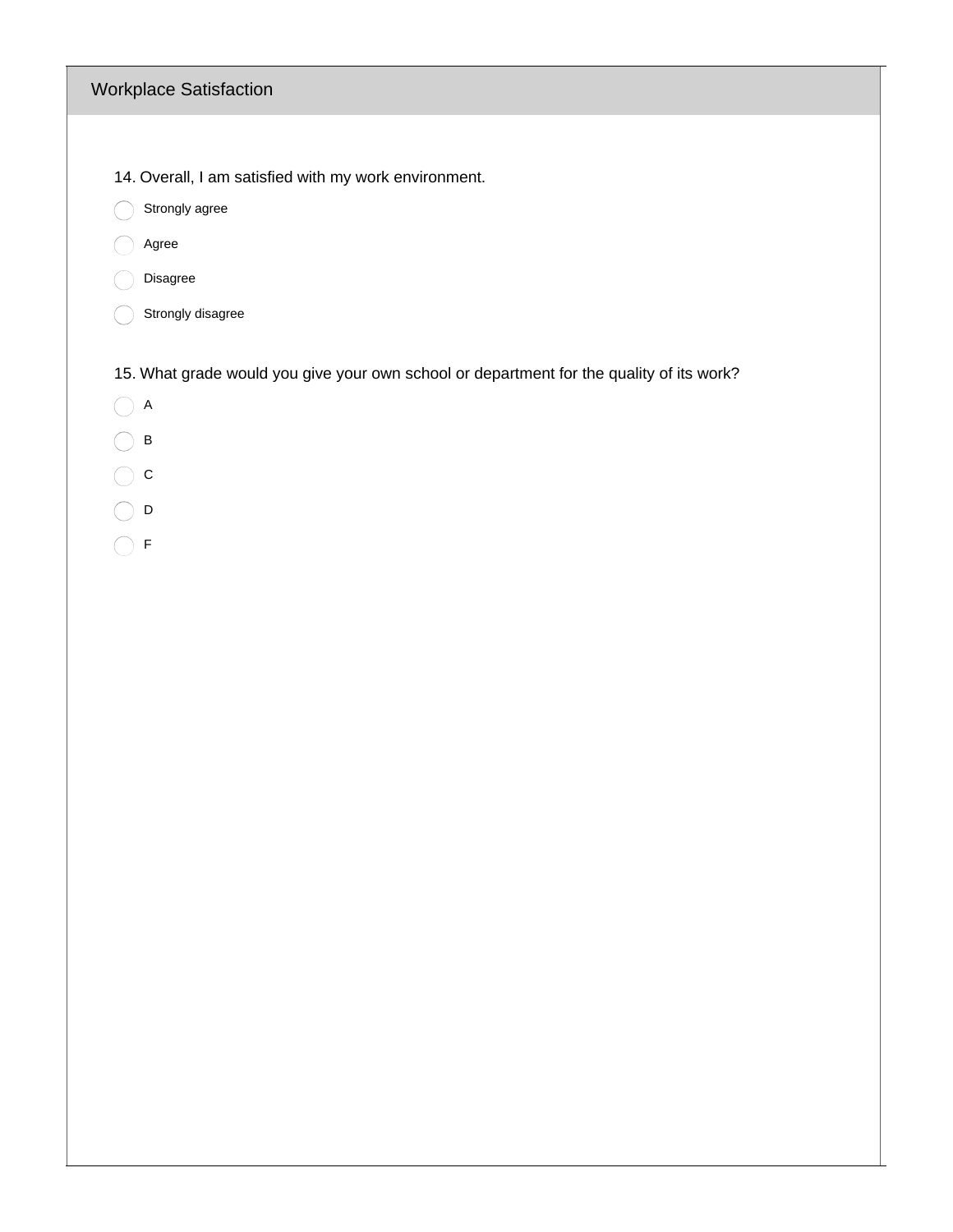**Please remember that while comments are optional, this is a chance for you to share your views without being identified. Do not give your name or any personally identifying characteristics in your responses.**

**If you do not wish to leave comments, select "next" at the bottom of the page.**

16. What would you say is going well in your school or department?

17. What would you like to change about your school or department?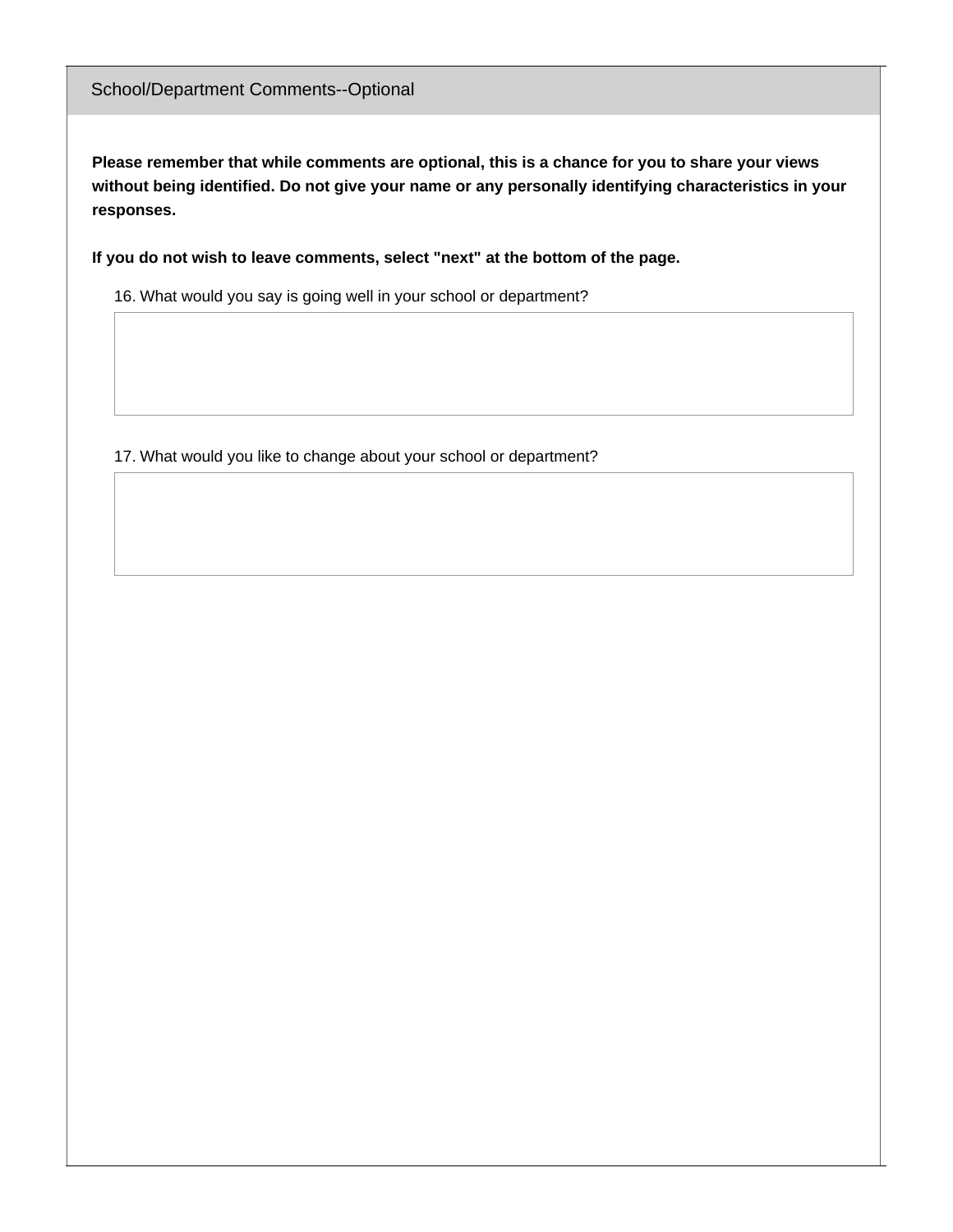18. If you work in a second location and would like to respond to survey questions for that building, select "Yes" to continue. Otherwise, select "No".

Yes--I want to respond to questions for the second building that I work at

No. $( \ )$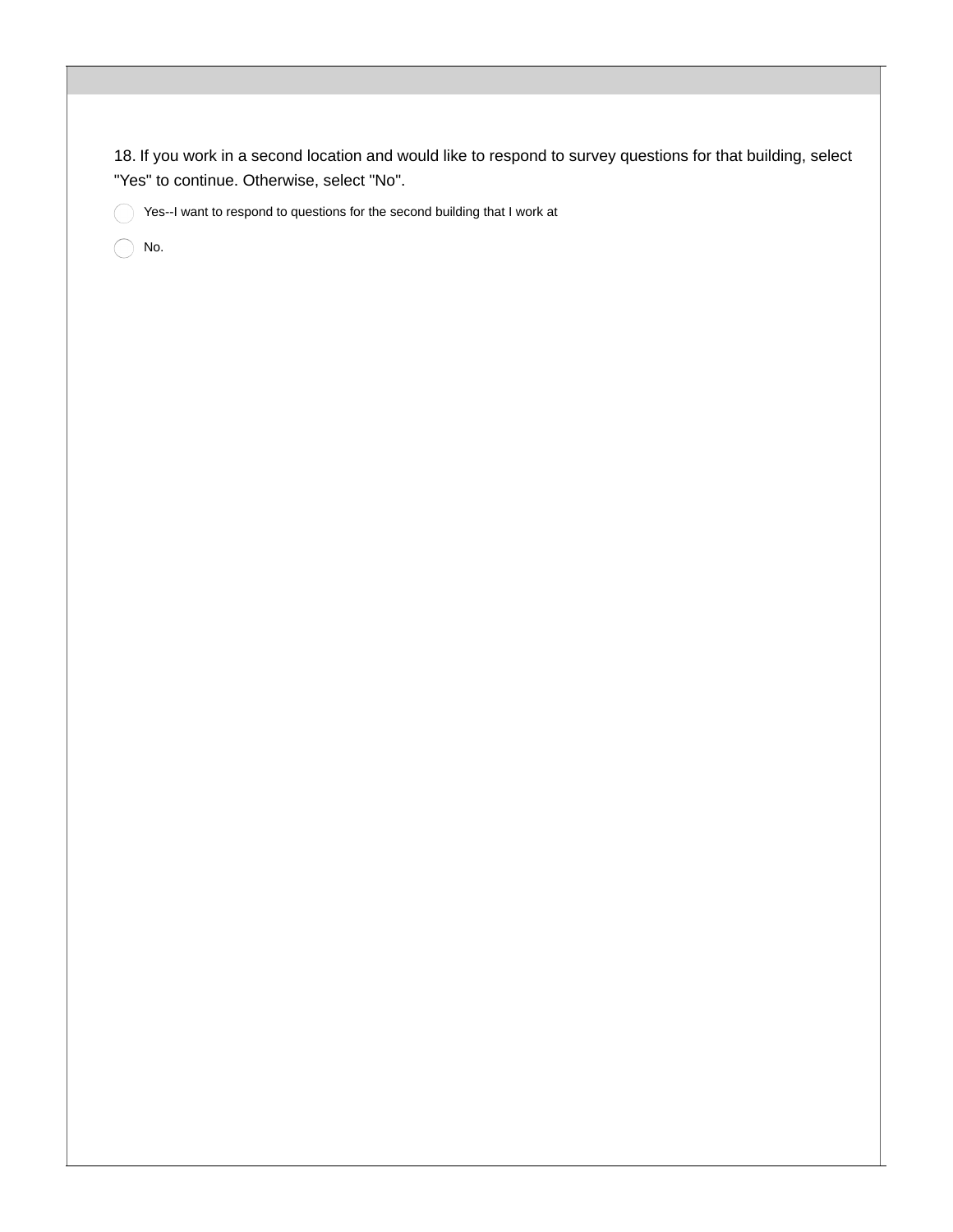Second School/Department Location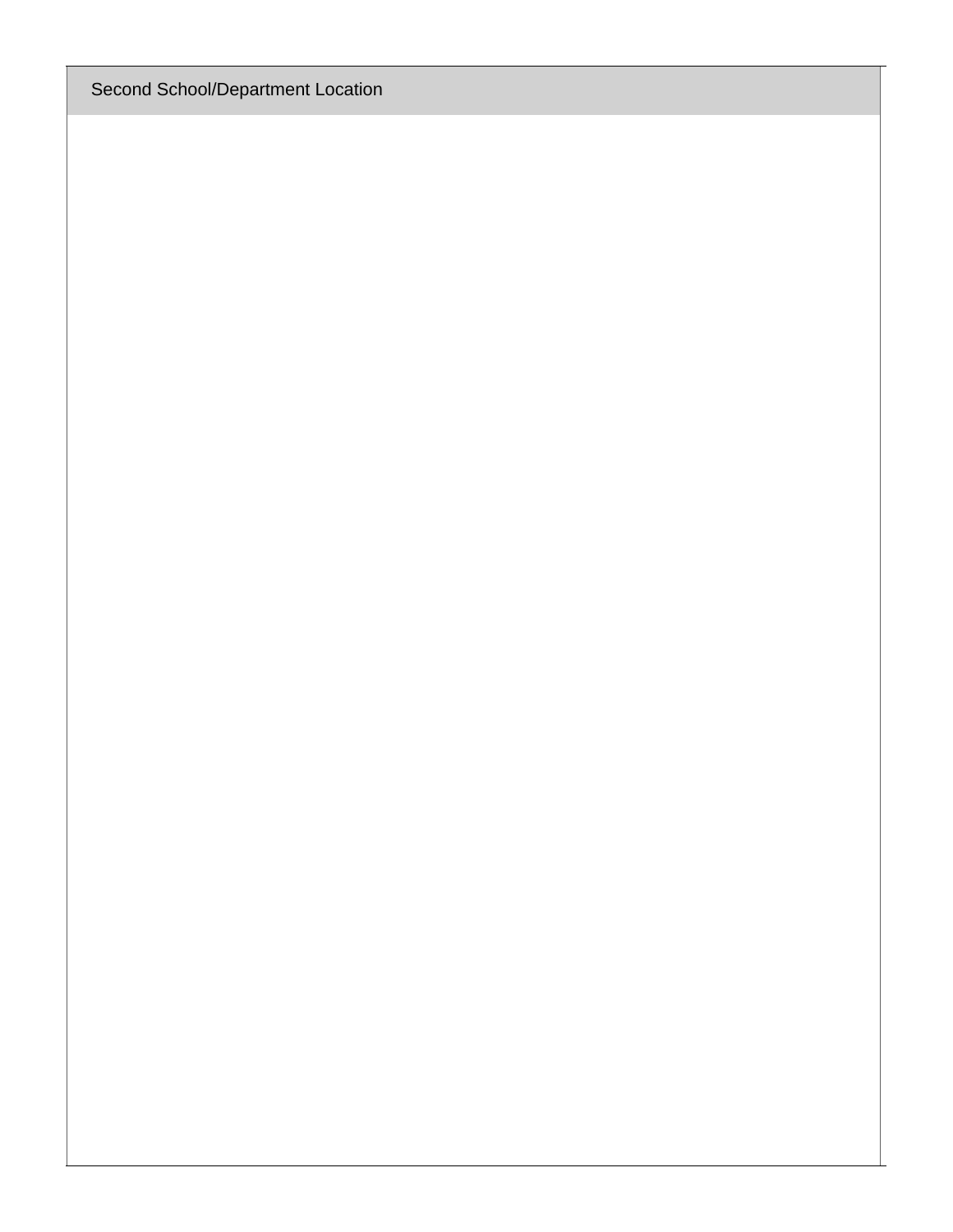| Note: Pick the second location now. |                                                                                             |                                                          |
|-------------------------------------|---------------------------------------------------------------------------------------------|----------------------------------------------------------|
|                                     |                                                                                             |                                                          |
|                                     | If you do not wish to indicate your district location, please select "I prefer not to say." |                                                          |
| <b>ACMA</b>                         | <b>Highland Park</b>                                                                        | Stoller                                                  |
| Aloha                               | Hiteon                                                                                      | Sunset                                                   |
| Aloha-Huber Park                    | <b>ISB</b>                                                                                  | Terra Linda                                              |
| <b>Barnes</b>                       | Jacob Wismer                                                                                | Vose                                                     |
| <b>Beaver Acres</b>                 | Kinnaman                                                                                    | West TV                                                  |
| Beaverton                           | McKay                                                                                       | Westview                                                 |
| Bethany                             | McKinley                                                                                    | Whitford                                                 |
| Bonny Slope                         | <b>Meadow Park</b>                                                                          | William Walker                                           |
| <b>Bridges Academy</b>              | Montclair                                                                                   | Beaverton Family Resource Center                         |
| Cedar Mill                          | Mountainside                                                                                | <b>Business Services</b>                                 |
| Cedar Park                          | Mountain View                                                                               | Community                                                |
| Chehalem                            | Nancy Ryles                                                                                 | Involvement/Superintendent's<br>Office/Safety & Security |
| Community School                    | Oak Hills                                                                                   | Custodial                                                |
| Conestoga                           | Passages                                                                                    | ESL Welcome Center                                       |
| Cooper Mountain                     | Raleigh Hills                                                                               | Facilities                                               |
| Early College High School           | Raleigh Park                                                                                | Human Resources                                          |
| Elmonica                            | Ridgewood                                                                                   | Information and Technology                               |
| Errol Hassell                       | Rock Creek                                                                                  | Maintenance                                              |
| Findley                             | Sato                                                                                        | <b>Nutrition Services</b>                                |
| Fir Grove                           | Scholls Heights                                                                             | Safety and Security                                      |
| Five Oaks                           | School of Science and Technology                                                            | <b>Special Education</b>                                 |
| Greenway                            | Sexton Mtn                                                                                  | Teaching and Learning                                    |
| Hazeldale                           | Southridge                                                                                  | Transportation                                           |
| Health and Science                  | Springville                                                                                 | I prefer not to say                                      |
| Other (please specify)              |                                                                                             |                                                          |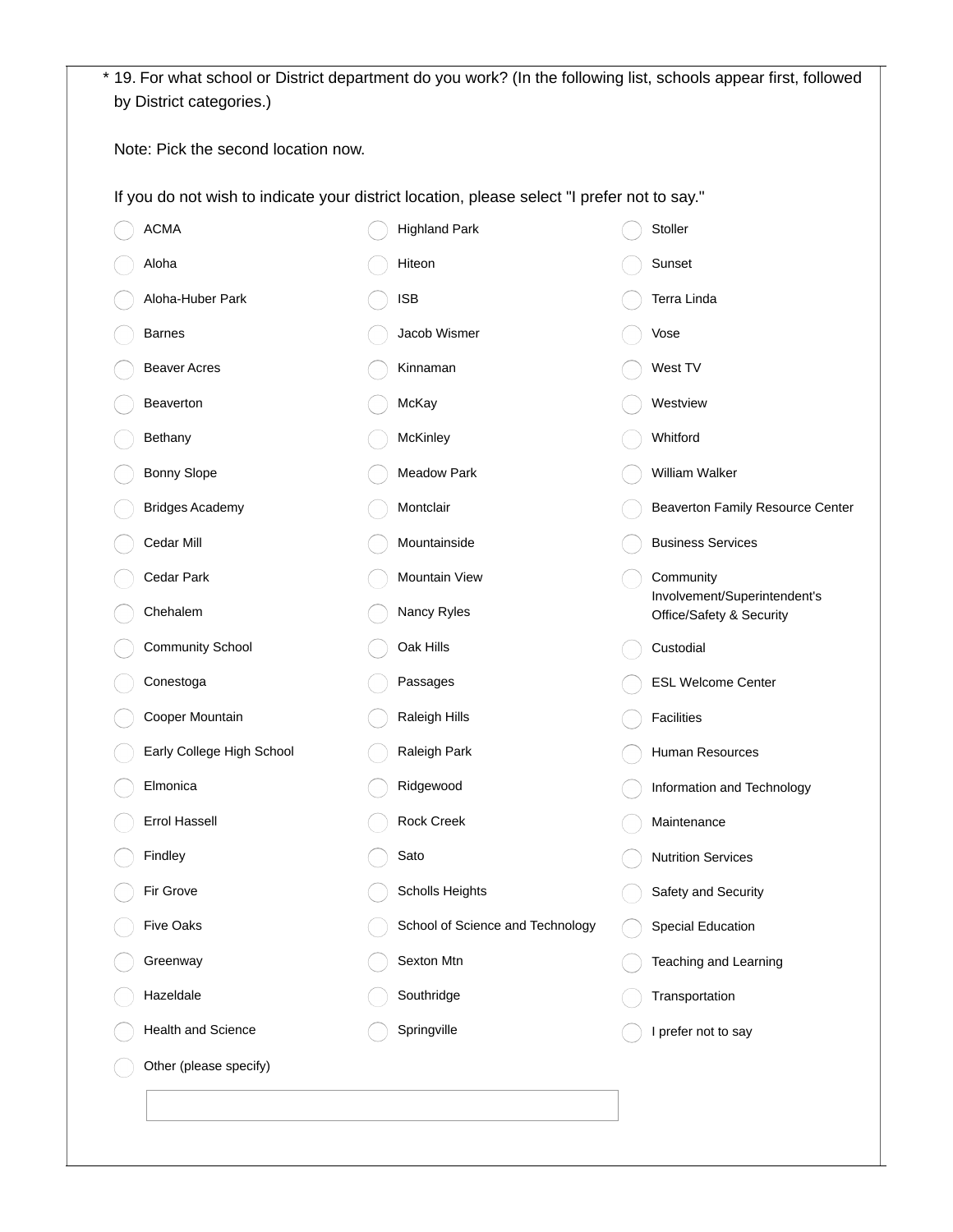# Location 2: Early Release

20. There have been opportunities for me to participate in Wednesday Early Release professional development.

Strongly agree ◯

Agree  $\bigcap$ 

Disagree  $\subset$ 

 $\bigcirc$ Strongly disagree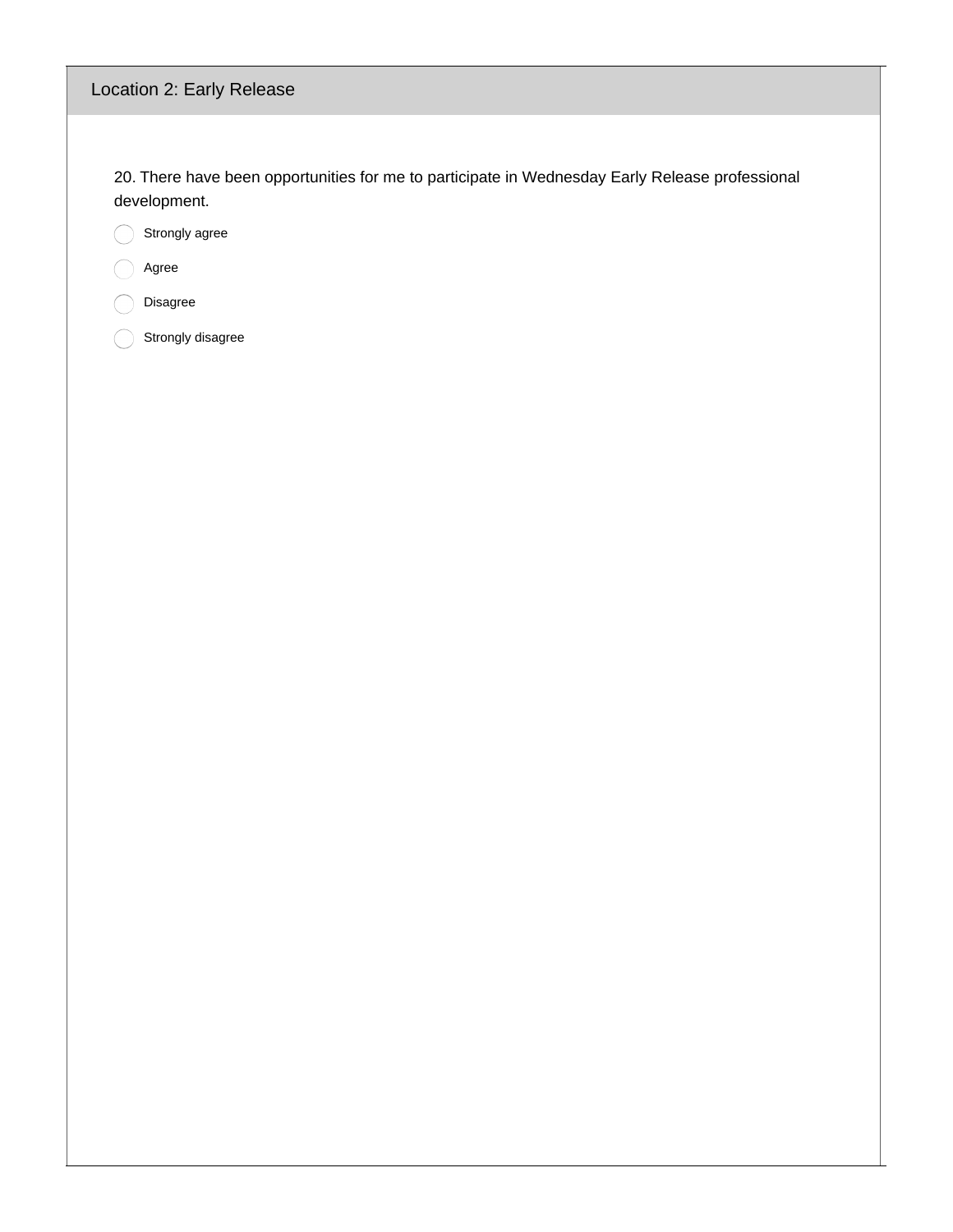# Location 2: Early Release

21. Have you participated (as participant or leader) in a Wednesday Early Release professional development?

Yes

No◯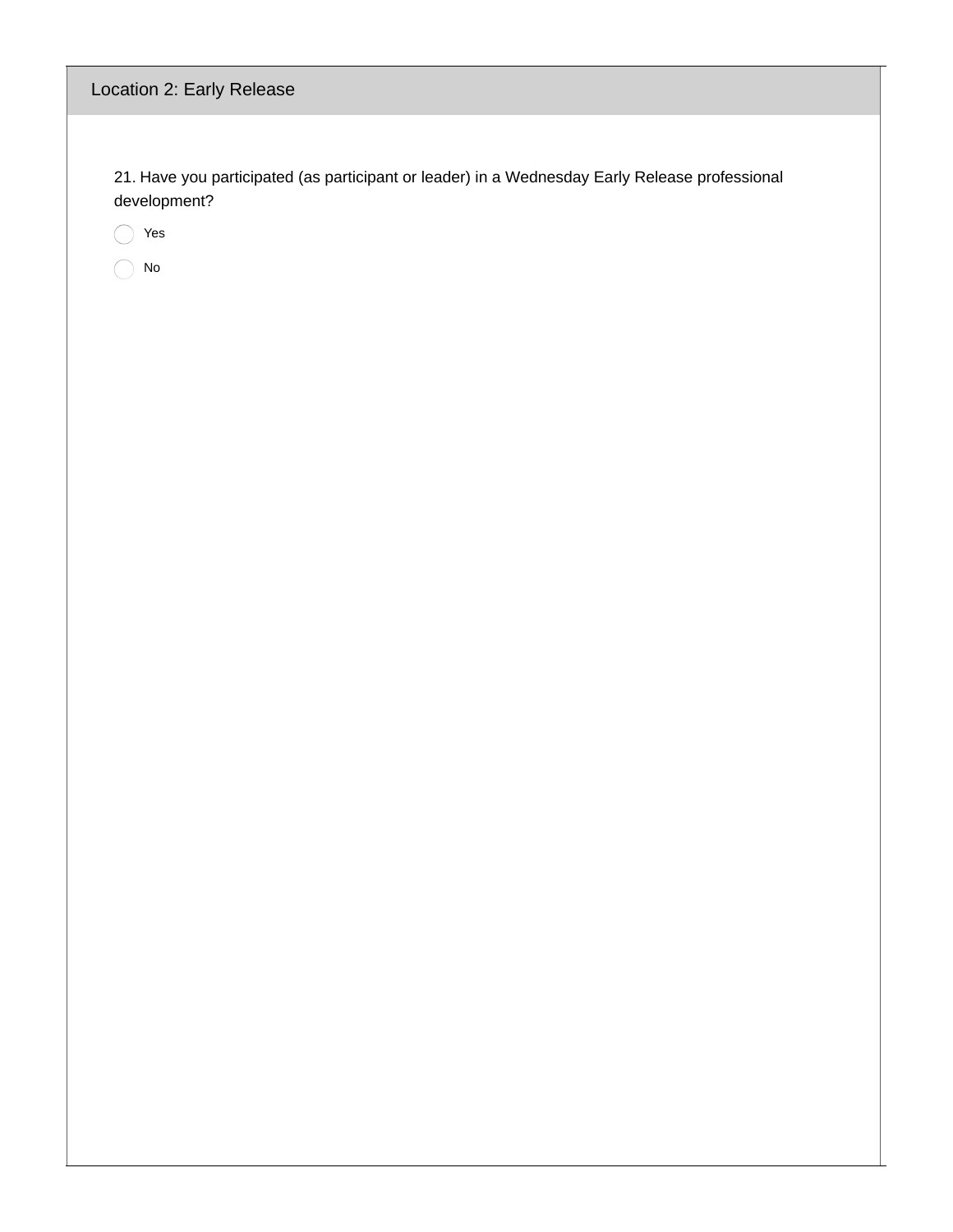# Location 2: Wednesday Early Release

22. Participation in Early Release professional development is improving my work.

Strongly agree

Agree

Disagree

 $\bigcirc$  Strongly disagree

23. Please describe the type(s) of Early Release professional development that you attended. (Optional.)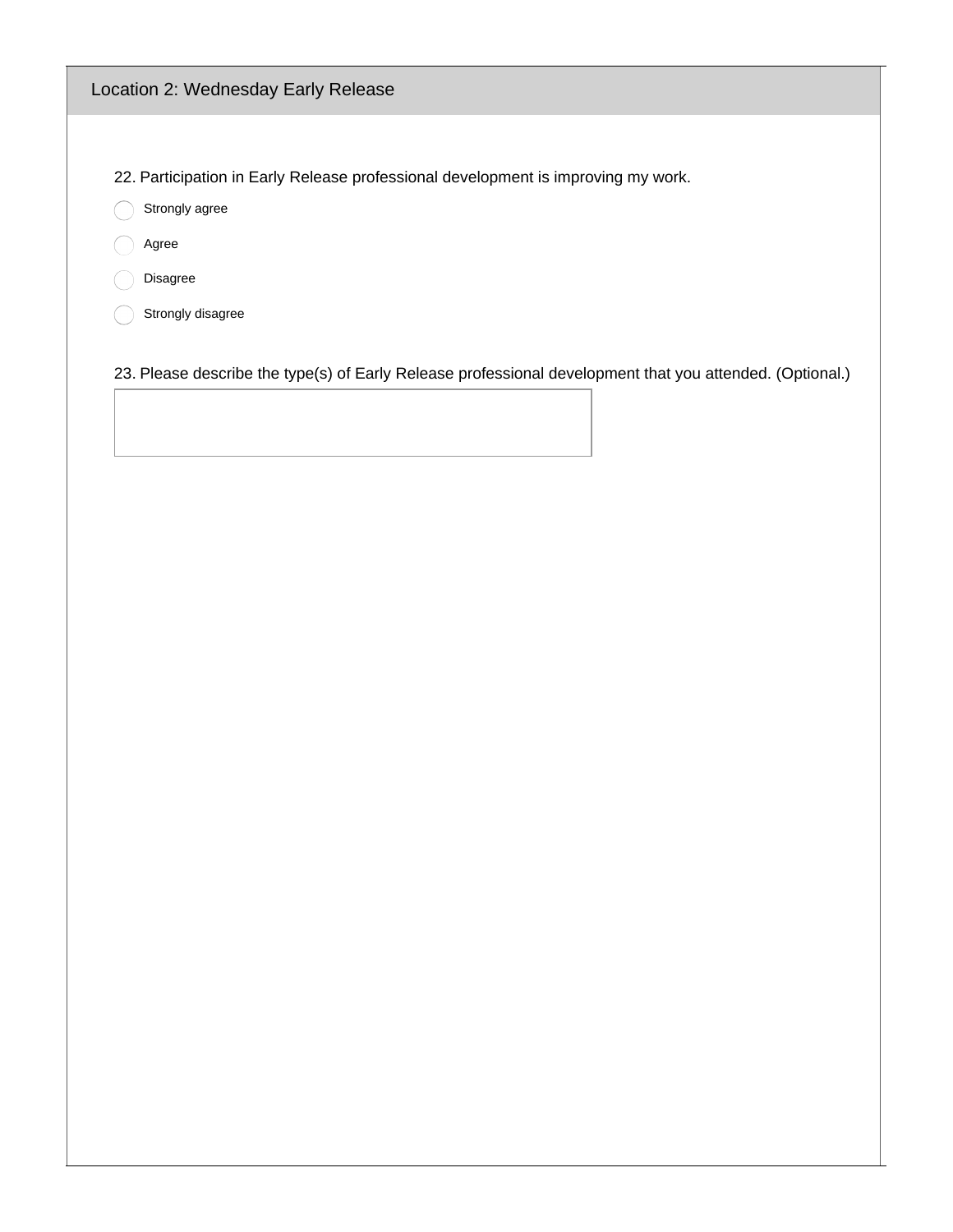# 24. Do you agree or disagree that...

|                                                                                                               | Strongly agree | Agree | <b>Disagree</b> | Strongly disagree |
|---------------------------------------------------------------------------------------------------------------|----------------|-------|-----------------|-------------------|
| I feel welcome and<br>accepted at my place of<br>work.                                                        |                |       |                 |                   |
| I am well-informed about<br>what is going on in my<br>school/department.                                      |                |       |                 |                   |
| There are opportunities<br>for my voice to be heard<br>in school-<br>wide/department-wide<br>decision-making. |                |       |                 |                   |
| My work is valued.                                                                                            |                |       |                 |                   |
| I generally feel safe at<br>my school or<br>department this year.                                             |                |       |                 |                   |

# 25. Do you agree or disagree that...

|                                                                                                | Strongly agree | Agree | <b>Disagree</b> | Strongly disagree |
|------------------------------------------------------------------------------------------------|----------------|-------|-----------------|-------------------|
| I have the knowledge<br>and skills to do my job<br>well.                                       |                |       |                 |                   |
| I feel supported in my<br>work.                                                                |                |       |                 |                   |
| My school or<br>department has the<br>necessary technology<br>available to support my<br>work. |                |       |                 |                   |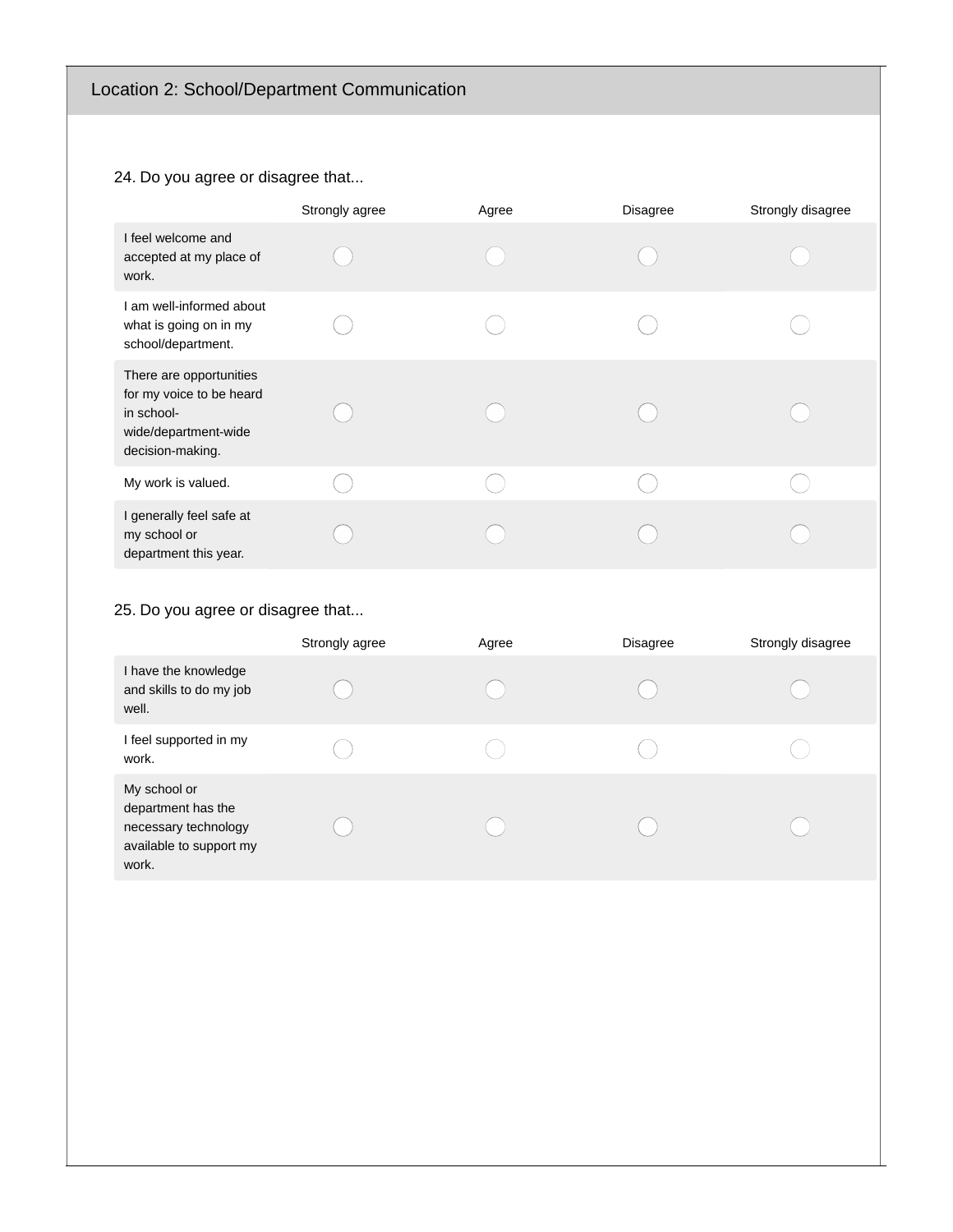# Second Location: Workplace Satisfaction

- 26. Overall, I am satisfied with my work environment.
- Strongly agree
- agree
- Disagree
- Strongly disagree

27. What grade would you give your own school or department for the quality of its work?

- $\bigcirc$  A
- $\bigcirc$  B
- $\bigcirc$  c
- $\bigcirc$  D
- $\bigcirc$  F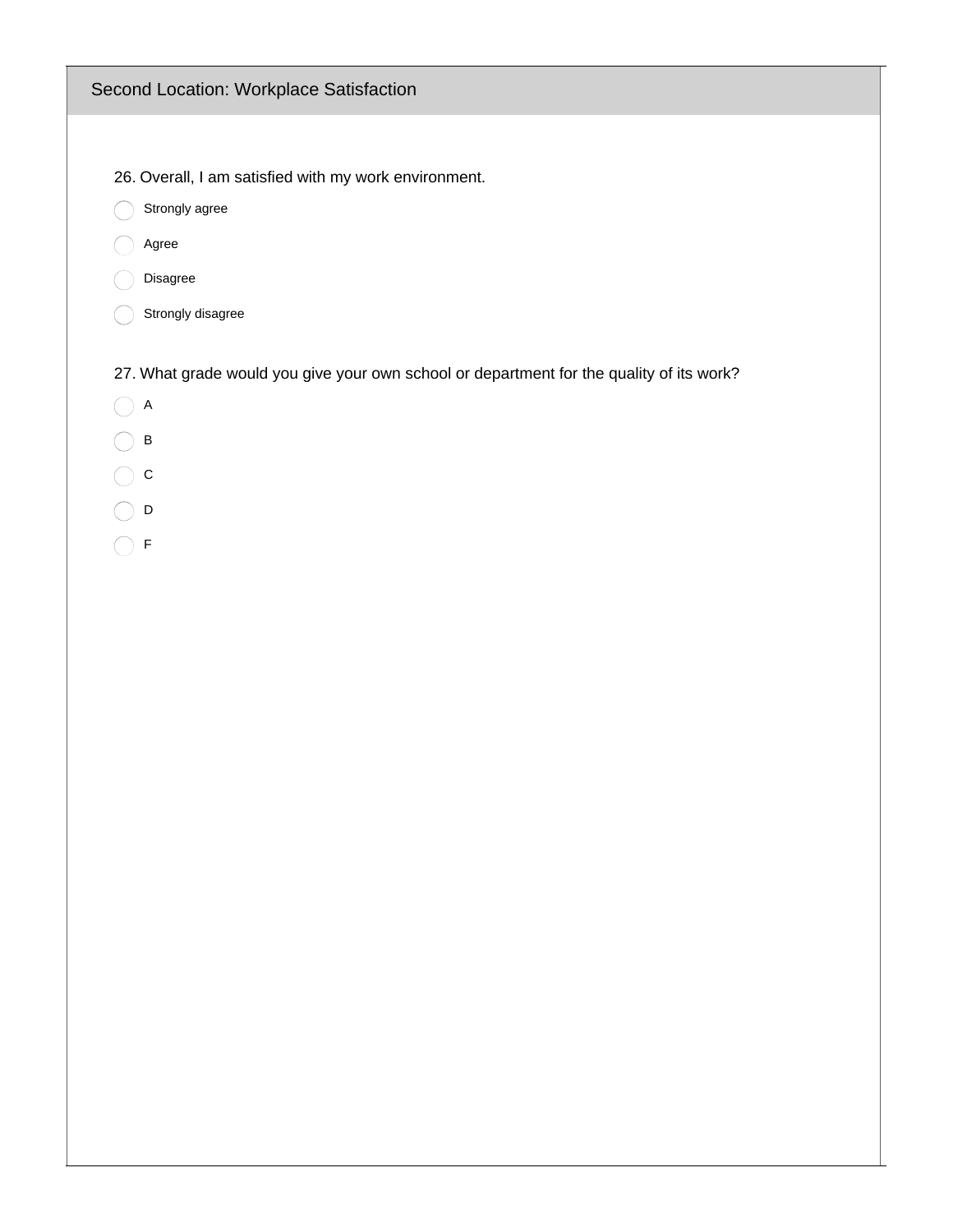**Please remember that while comments are optional, this is a chance for you to share your views without being identified. Do not give your name or any personally identifying characteristics in your responses.**

**If you do not wish to leave comments, select "next" at the bottom of the page.**

28. What would you say is going well in your school or department?

29. What would you like to change about your school or department?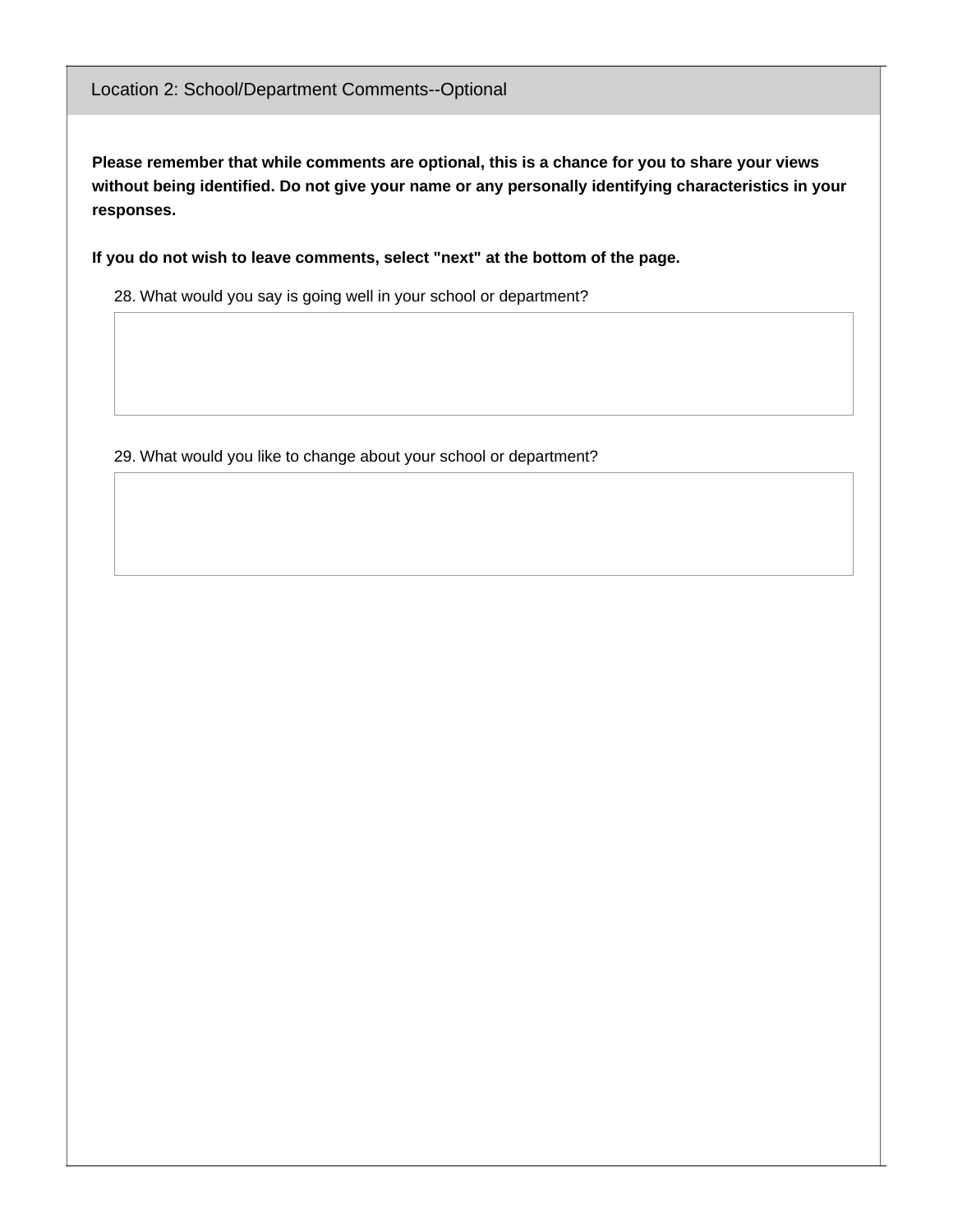#### Demographics--Optional

**The following demographic questions are optional. They will help us learn if staff members of all backgrounds and identities receive respect and fair treatment in our District. Your principal or administrator will not be able to see individual responses to these or any other questions. This** data is only used for analysis on groups of 30 or more staff members so that no one can be **identified based on their responses.**

**If you do not wish to report this information, please click "Prefer not to say" or "Next".**

|  |  | 30. Are you Hispanic/ Latino(a)? |  |  |
|--|--|----------------------------------|--|--|
|--|--|----------------------------------|--|--|

Yes

No

Prefer not to say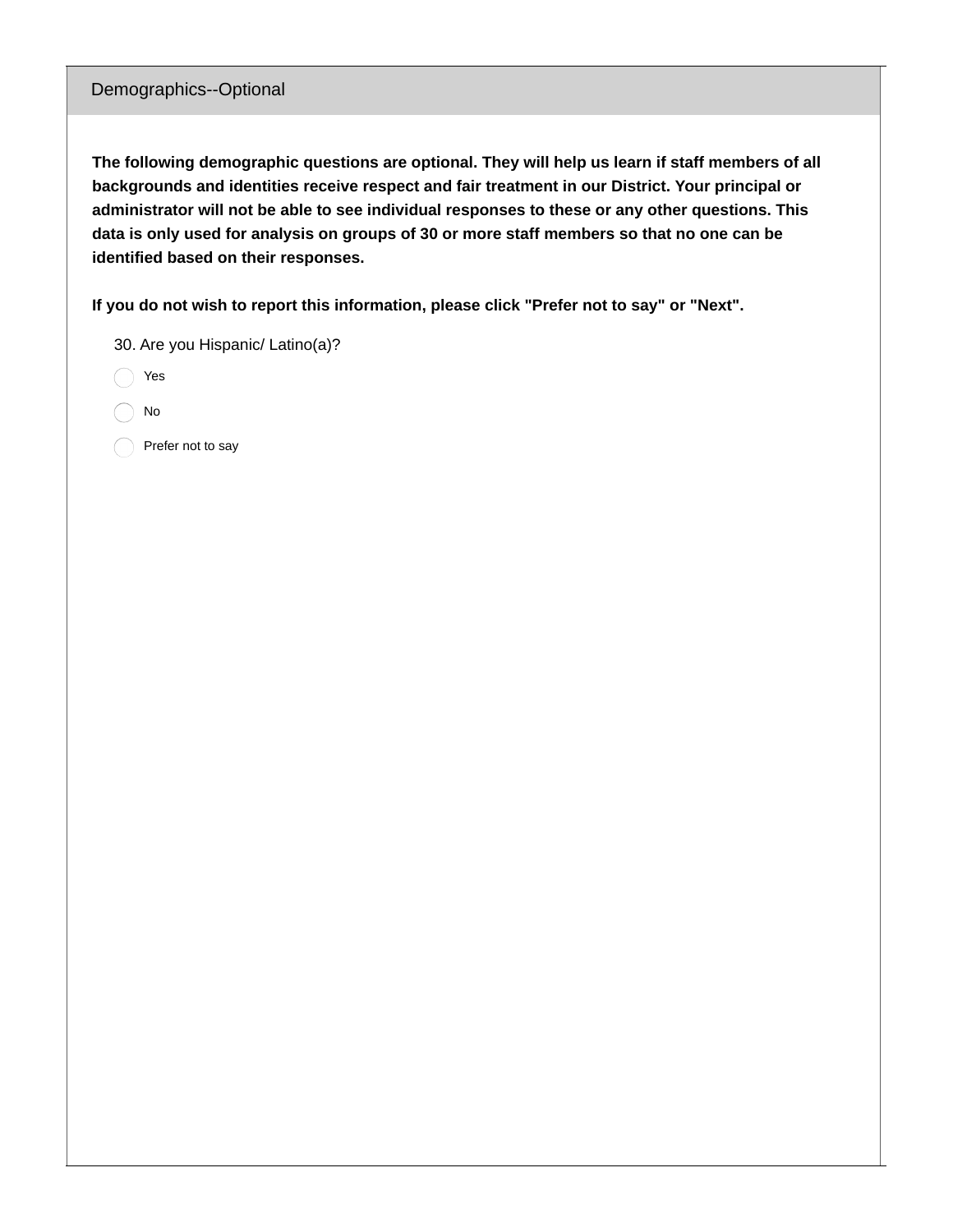|       | Demographics - Optional                                                       |  |
|-------|-------------------------------------------------------------------------------|--|
|       |                                                                               |  |
|       | 31. (Optional) How do you identify your race/ethnicity? (Mark all that apply) |  |
| Asian |                                                                               |  |
|       | Black/African-American                                                        |  |
|       | Native American/Alaska Native                                                 |  |
|       | Pacific Islander                                                              |  |
| White |                                                                               |  |
|       | Prefer not to say                                                             |  |
|       | Other (please specify)                                                        |  |
|       |                                                                               |  |
|       |                                                                               |  |
|       |                                                                               |  |
|       |                                                                               |  |
|       |                                                                               |  |
|       |                                                                               |  |
|       |                                                                               |  |
|       |                                                                               |  |
|       |                                                                               |  |
|       |                                                                               |  |
|       |                                                                               |  |
|       |                                                                               |  |
|       |                                                                               |  |
|       |                                                                               |  |
|       |                                                                               |  |
|       |                                                                               |  |
|       |                                                                               |  |
|       |                                                                               |  |
|       |                                                                               |  |
|       |                                                                               |  |
|       |                                                                               |  |